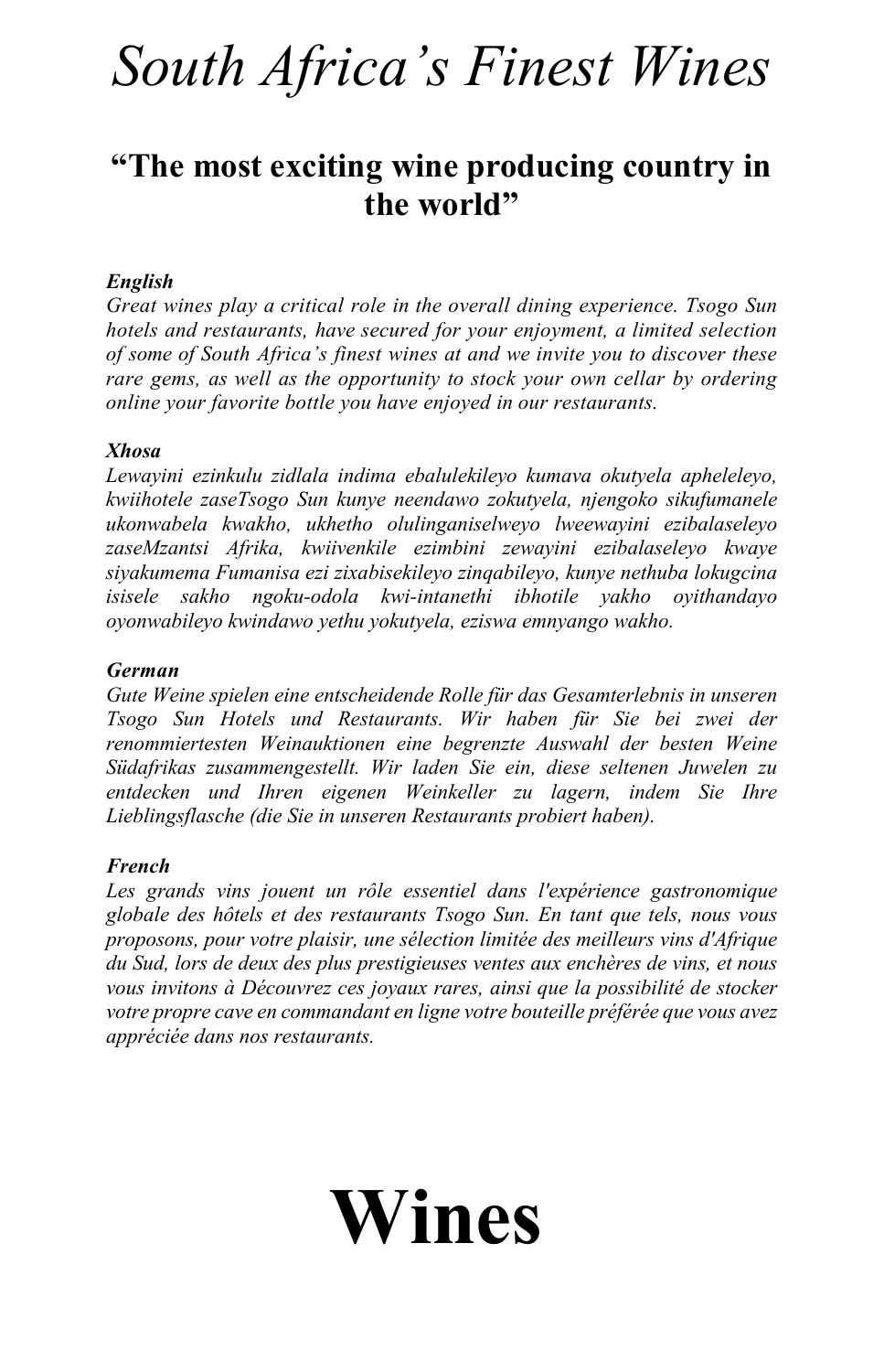#### *Michelangelo International Wine & Spirits Awards 2019*

*Our exclusive selections of 11 Double Gold and Trophy winning medal wines.*

# *White Wines*

#### *Arabella Sauvignon Blanc 2019 R160*

Robertson Valley .TsogoSun Trophy for best Sauvignon Blanc in South Africa in 2019. Seductive, grassy, tropical fruits medley, juicy and refreshing.

#### *Bon Courage The Gooseberry Bush R160 Sauvignon Blanc 2019*

Robertson Valley. Ripe tones of passion fruit and guava with hints of gooseberry. Crisp and dry with mouth-watering tones of lime and herbaceous flavours.

#### *Diemersdal Sauvignon Blanc 2019 R195*

Durbanville. Classic Sauvignon, tropical fruit, ripe figs and gooseberries, crisp long fruity finish.

#### *Kleine Zalze Vineyard Selection Chardonnay 2018 R295*

Stellenbosch & Robertson. Limey fruit with touch of wood, elegant, delicately lush.

#### *Laborie Sauvignon Blanc 2019 R160*

Paarl & Darling. Aromatic notes of lime, granadilla, cut grass & tropical fruit, crisp.

#### *Nitida Semillon 2018 R310*

Durbanville. Citrus medley, apricot and ripe pineapple, touch of wood, seductive.

### *The Beachhouse Sauvignon Blanc 2019 R150*

Wellington. Tropical passion fruit, kiwi, lemon, crisp and refreshing.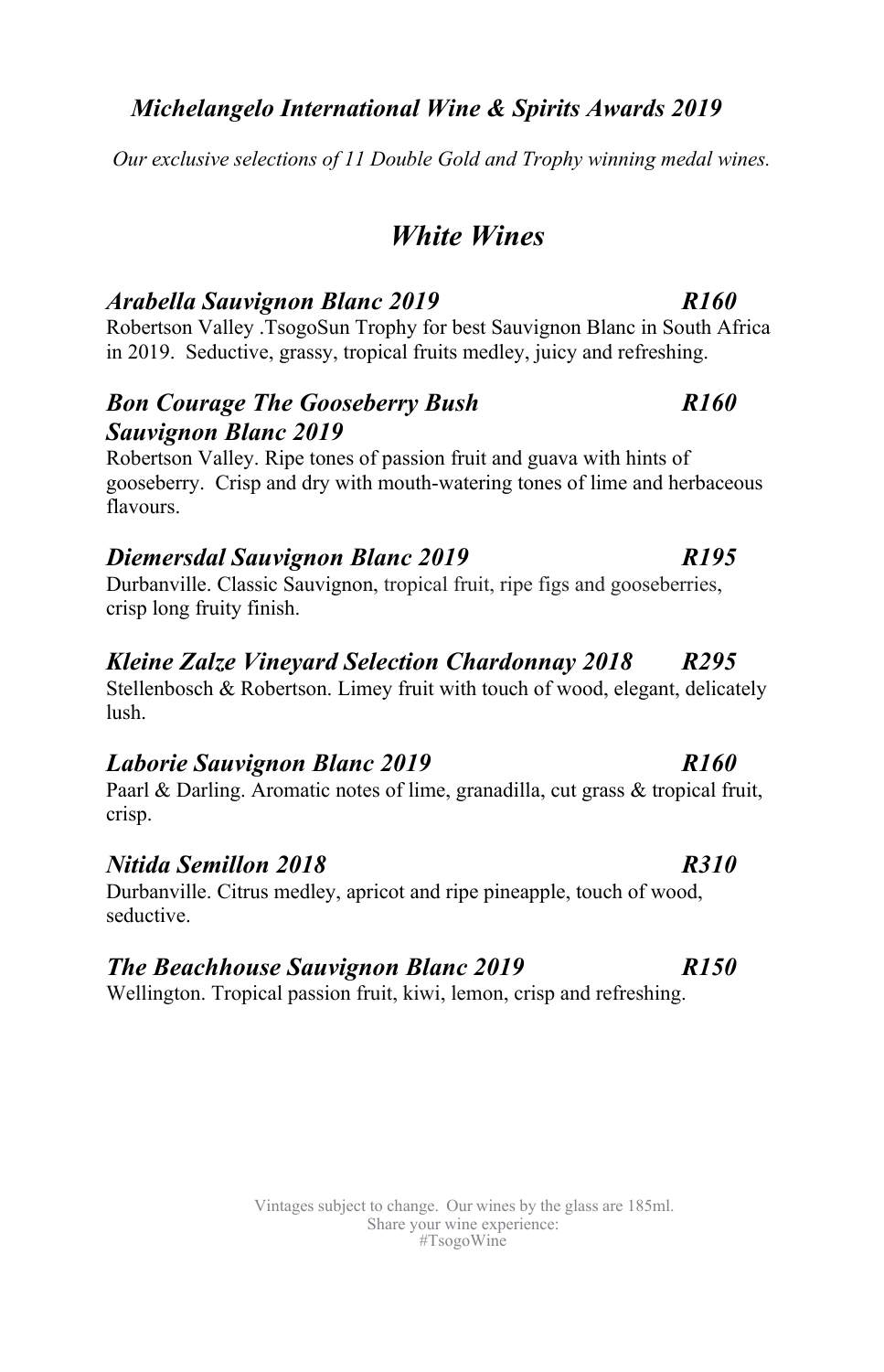#### *Michelangelo International Wines Continue*

### *Red Wines*

#### *De Grendel Shiraz 2017 R495*

Paarl & Stellenbosch. Black fruits, plums, pepper, floral lavender, powerful

#### *Landskroon Paul de Villiers R365 Cabernet Sauvignon 2017*

Paarl. Classic, blackcurrant, blueberries, touch of wood, spicy tobacco, polished.

#### *Raka Erica Cabernet Sauvignon 2016 R950*

Klein River. Tsogo Sun Trophy for best Cabernet Sauvignon in South Africa in 2019.

First release of Erica. Cassis, minty, spicy cigar, intense.

#### *Zonnebloem Shiraz Mourvedre Viognier 2017 R255*

Stellenbosch. Red plums, floral, pepper spice, touch of wood, polished

# *Our Wine Selection*

# *Sparkling Wines*

#### *Brut*

| Moët & Chandon Brut Imperial Champagne | R990       |
|----------------------------------------|------------|
| Veuve Clicquot Yellow Label            | R990       |
| Graham Beck MCC                        | R380   R90 |
| Benguela Cove Cuvee 58 MCC             | R250   R70 |

#### *Rosé*

| Moët & Chandon Brut Imperial Champagne Rose |            | R <sub>1095</sub> |
|---------------------------------------------|------------|-------------------|
| Graham Beck MCC Rosé                        | R340   R90 |                   |

#### *Aromatic, Fruity & Juicy*

| Moët & Chandon Nectar Imperial         | R <sub>1095</sub> |
|----------------------------------------|-------------------|
| Durbanville Hills Sauvignon Blanc Brut | R <sub>250</sub>  |

Vintages subject to change. Our wines by the glass are 185ml. Share your wine experience: #TsogoWine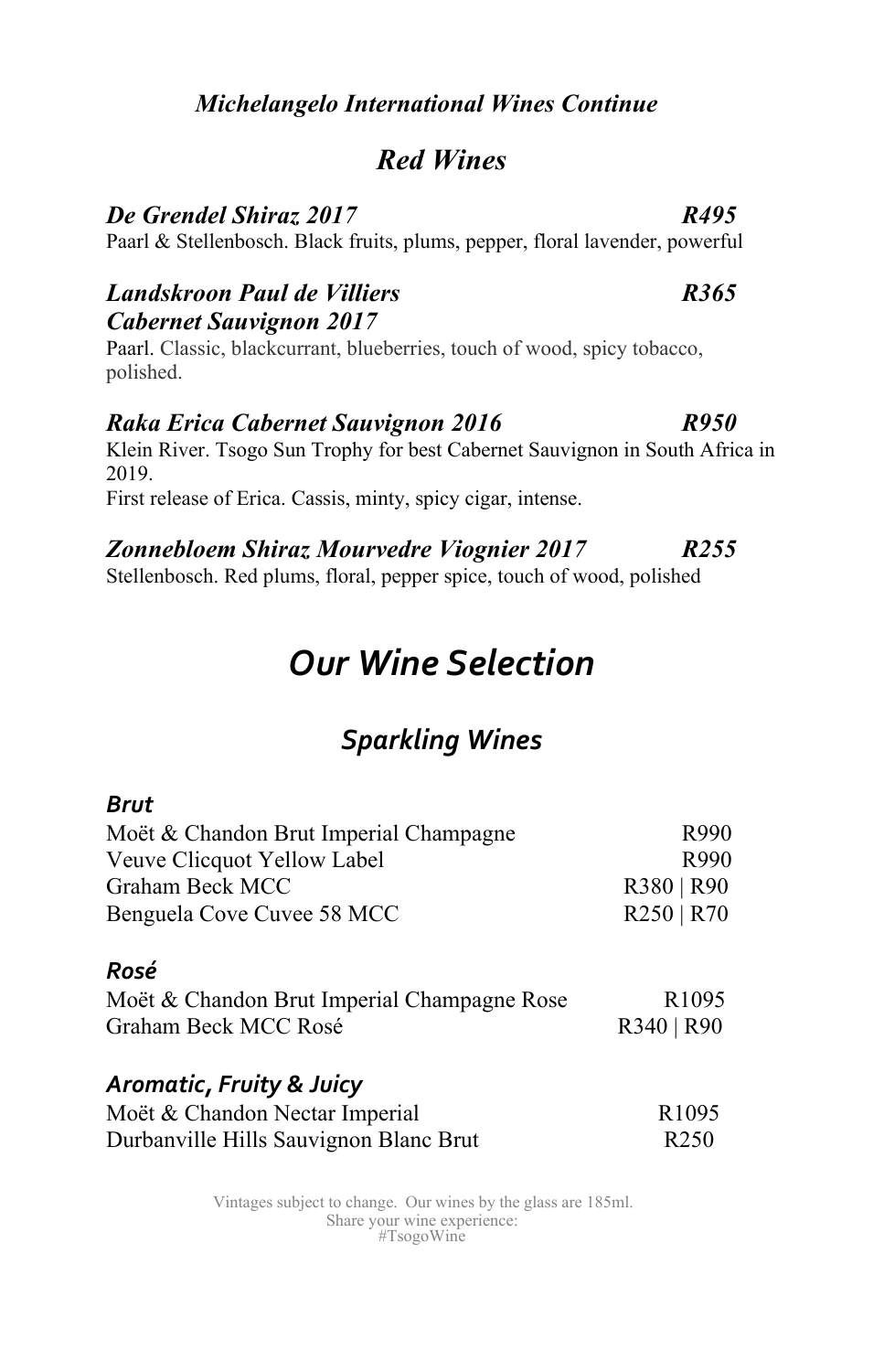# *White Wines*

### *Bright, Crisp & Refreshing*

| Ashbourne Sauvignon & Chardonnay by<br>R215   R60      |                  |
|--------------------------------------------------------|------------------|
| Hamilton Russell Vineyard                              |                  |
| R260   R70<br>Benguela Cove Lighthouse Sauvignon Blanc |                  |
| Ken Forrester Vineyards Petit Chenin Blanc             | R <sub>150</sub> |
| Newton Johnson Felicite Chardonnay                     | R <sub>185</sub> |
| Waterside Chardonnay                                   | R <sub>145</sub> |
| Paul Cluver Sauvignon Blanc                            | R <sub>280</sub> |

#### *Seductive, Sleek & Lush*

| De Morgenzon DMZ Chenin Blanc          | R <sub>195</sub> |
|----------------------------------------|------------------|
| Haute Cabriere Chardonnay & Pinot Noir | R <sub>250</sub> |
| AA Badenhorst Secateurs                | R225   R60       |
| Cederberg Chenin Blanc                 | R300             |
| De Wetshof Limestone Hill Chardonnay   | R265   R70       |

# *Red Wines*

#### *Delicate, Vibrant & Silky*

| Haute Cabriere Unwooded Pinot Noir | R <sub>250</sub> |
|------------------------------------|------------------|
| Protea by Rupert Wines Merlot      | R180   R50       |
| Paul Cluver Pinot Noir Village     | R <sub>270</sub> |

#### *Intense, Powerful & Polished*

| Alto Estate Rouge                                  | R250   R70       |
|----------------------------------------------------|------------------|
| Beyerskloof Pinotage                               | R205   R60       |
| Boekenhoutskloof Swartland The Chocolate Block     | R495             |
| Kanonkop Estate Kadette                            | R <sub>295</sub> |
| Rupert & Rothschild Classique                      | R485             |
| Warwick Cabernet Sauvignon                         | R210   R50       |
| Kleine Zalze Vineyard Selection Cabernet Sauvignon | R400             |
| Glen Carlou Merlot                                 | R <sub>285</sub> |

Vintages subject to change. Our wines by the glass are 185ml. Share your wine experience: #TsogoWine